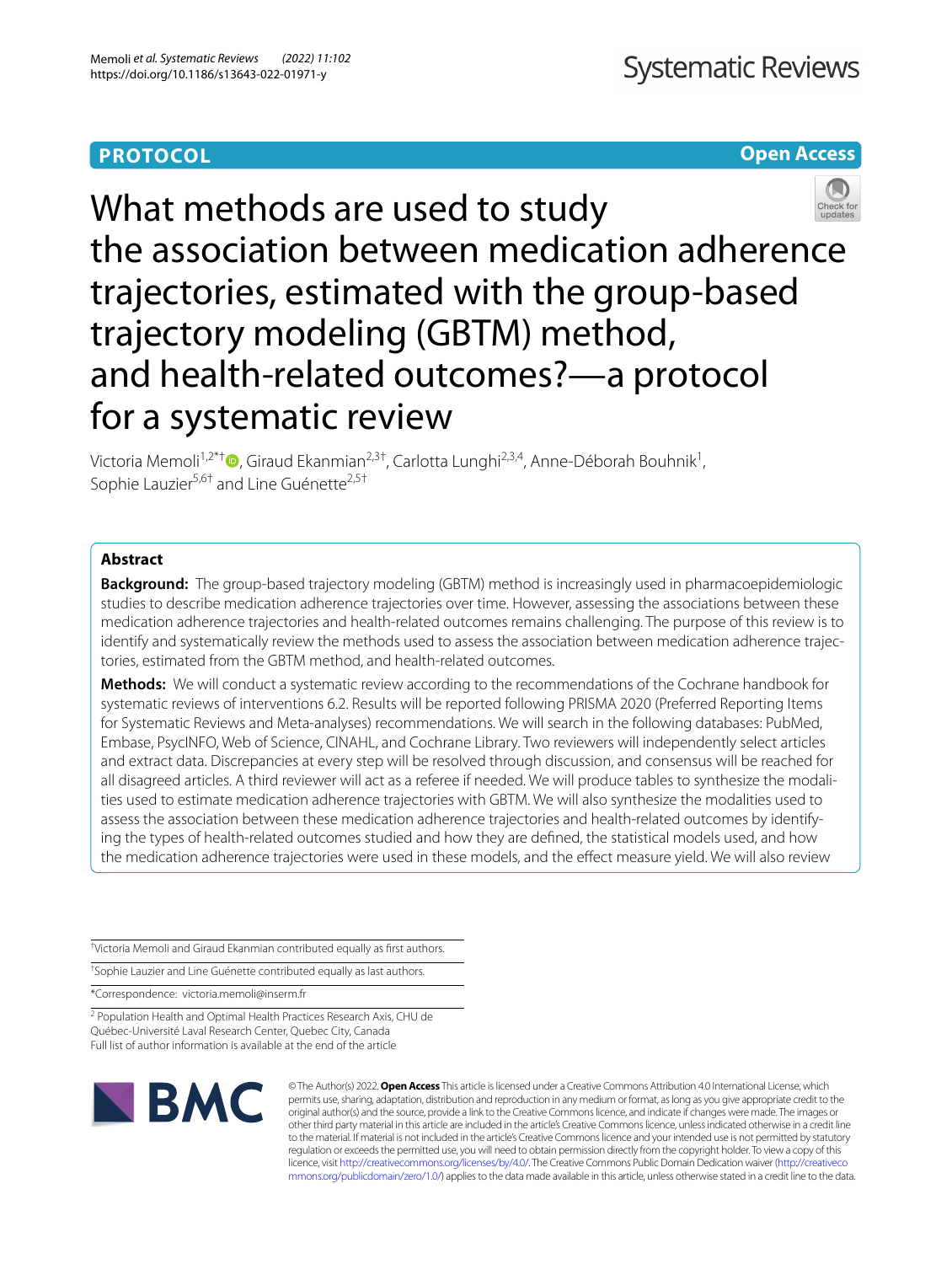the limitations and biases reported by the authors and their attempts to mitigate them. We will provide a narrative synthesis.

**Discussion:** This review will provide a thorough exploration of the strategies and methods used in medication adherence research to estimate the associations between medication adherence trajectories, estimated with GBTM, and the diferent health-related outcomes. It will represent the frst crucial steps toward optimizing these methods in adherence studies.

**Systematic review registration:** Prospero [CRD42021213503.](https://www.crd.york.ac.uk/prospero/display_record.php?ID=CRD42021213503)

**Keywords:** GBTM, Group-based trajectory modeling, Medication adherence, Latent class analysis, LCA, Latent class growth analysis, LCGA, Health-related outcomes

# **Background**

Medication adherence, which is generally defned as the extent to which patients take their medications as prescribed, is a real challenge for healthcare professionals and patients [[1\]](#page-5-0). Sub-optimal adherence may be associated with poorer health-related outcomes and higher healthcare costs, depending on the disease [[2–](#page-5-1)[4](#page-5-2)]. Numerous studies have been conducted to assess the prevalence of medication nonadherence, identify its determinants, and determine the impact on health-related outcomes [[5\]](#page-5-3). Several measures of adherence exist (e.g., the proportion of days covered (PDC), the medication possession ratio (MPR), pill count methods, or questionnaires such as the medication adherence report scale (MARS)), [[5–](#page-5-3)[11\]](#page-5-4) but most of these measures only summarize adherence over a defnite period with a number or a percentage, ranging from a few weeks to years. However, an individual's medication adherence may vary considerably over time, and a given summarized measure may recover situations drastically diferent from each other.

Studying adherence dynamics over time in a population may refect patients' adherence behaviors more accurately than summarizing adherence as a single average measure over time. The group-based trajectory modeling (GBTM), initially developed by Nagin et al. [[12](#page-5-5)] to characterize developmental trajectories of criminal activities, is increasingly used to describe the dynamic and mutable nature of medication adherence behaviors. The GBTM method makes it possible to identify groups within a population that share similar medication adherence trajectories and behaviors over time [[13](#page-5-6)[–15](#page-5-7)].

The identification of individuals with similar medication adherence trajectories estimated from GBTM has been largely used to describe medication adherence and to identify determinants of medication nonadherence. In this last case, medication adherence trajectories estimated through GBTM are modeled as the dependent variable (outcome) with their potential determinants as the independent variables. However, it is also possible to use medication adherence trajectories estimated from GBTM to study their associations with health-related outcomes, such as hospitalizations, death, or any critical clinical event. For this purpose, the GBTM literature does not provide specific instructions for modeling these associations. To our knowledge, there is no software procedure, macro, or instructions developed to perform analyses combining medication adherence trajectories estimated with GBTM and the outcome in a joint model. Researchers generally proceed in two steps: (1) identifying the groups with similar medication adherence trajectories with GBTM and (2) using these medication adherence trajectories as an independent variable in any suitable model with the health-related outcomes as the dependent variable.

Estimating the association between medication adherence trajectories issued from GBTM and healthrelated outcomes is thus challenging. Thus, it is critical to investigate the diferent approaches existing in the literature, the biases, and the difficulties encountered. To our knowledge, there is no systematic review of studies that have evaluated the association between medication adherence trajectories, estimated from the GBTM method, and health-related outcomes.

This review's aim is to identify and systematically review the methodologies used to assess the association between medication adherence trajectories, estimated with the GBTM method, and health-related outcomes. We will document the diferent types of study designs used, medication adherence metrics used, health-related outcomes studied, statistical models and parameters used, and the limitations acknowledged by the studies' authors and how they were addressed.

# **Methods/design**

This protocol is written according to the PRISMA-P (Preferred Reporting Items for Systematic Review and Meta-analysis - for protocol) checklist  $[16]$  $[16]$ . The filled checklist is available in Additional file [1](#page-4-0). The review will be conducted according to the recommendations of the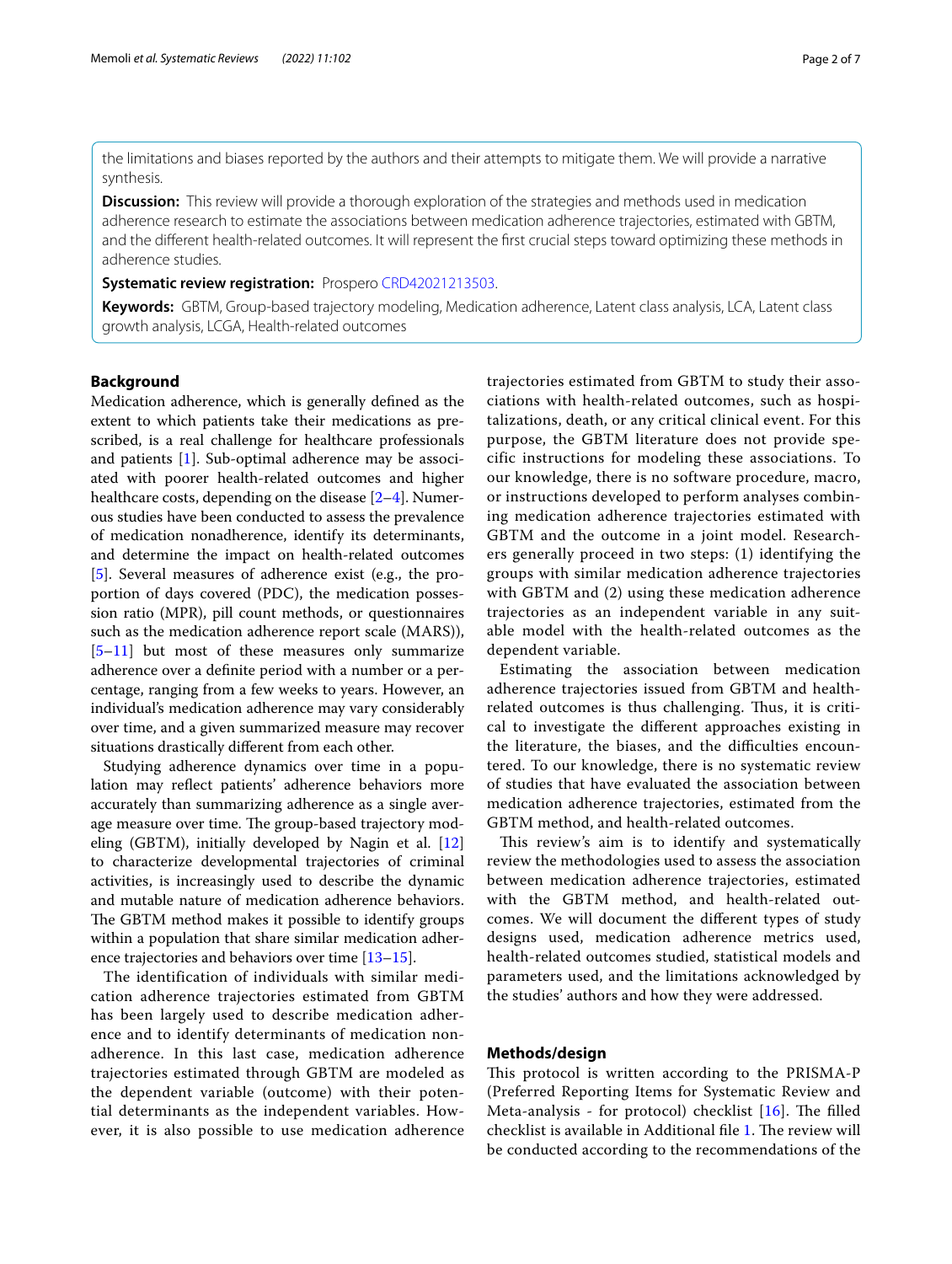Cochrane handbook for a systematic review of intervention 6.2 and will be reported following PRISMA 2020 (Preferred Reporting Items for Systematic Review and Meta-analysis) recommendations.

# **Eligibility criteria**

We will include all studies that estimate medication adherence trajectories with the GBTM method [\[17](#page-5-9)] and evaluate the associations of these trajectories with specifed health-related outcomes. We will not include studies on adherence to recommendations other than drug therapy (e.g., diet or exercise). Inclusion criteria are summarized in Table 1, available in Additional file [2](#page-4-1).

### *Population*

All studies measuring medication adherence trajectories in any human population will be considered. We will not apply restrictions based on population, age, race, sex, or gender.

# *Intervention, exposure*

We will consider any study in which medication adherence trajectories, estimated with the GBTM method, [[17](#page-5-9)] are used as an exposure variable to analyze or estimate the association between adherence and any specifed health-related outcome. Medication adherence is defned as "the extent to which patients follow the instructions given to them for prescribed treatments"  $[18]$  $[18]$ . It is composed of three main constructs: (1) initiation (representing the extent to which a newly prescribed treatment is undertaken), (2) persistence (representing to what extent the treatment is taken for the recommended duration), and (3) implementation (representing to what extent the treatment is taken at the recommended doses and according to the recommended schedule) [\[19\]](#page-5-11). We will consider all studies on medication adherence, whatever the adherence concept(s) measured.

Medication adherence trajectories defne descriptive longitudinal patterns of adherence over a defned time set. They help to distinguish differences in patterns of adherence for individuals or groups of individuals over time  $[13]$  $[13]$ . These trajectories model the evolution of adherence measures (for example, monthly PDC) over time and allow identifying people with similar adherence behaviors [[13\]](#page-5-6).

## *Comparators*

Depending on the study design, no comparator may be required. We will not exclude any of the studies based on the comparator.

# *Outcomes*

We will allow for any health-related measure described in the study as an endpoint outcome (dependent variable) in relation to medication adherence trajectories. Health-related outcomes are defned as a result measured following an intervention (e.g., surgery, treatment) or behavior and describe a consequence of disease, treatment, or event for an individual. These healthrelated outcomes can be symptoms, hospitalizations, death, patient's quality of life, participation in activities, and social roles. These outcomes allow us to measure the impact of diferent medication adherence trajectories on individuals [[20\]](#page-5-12).

# *Study types*

All original studies with the following designs will be included: observational studies, randomized trials, quasiexperimental studies, and cohort or case-control studies. Conference abstracts, commentaries, letters to editors, and reviews will be excluded but retrieved to identify potentially eligible references.

# *Setting and time frame*

No limit will be set for the study setting or time frame. We will retain all the original studies, including those conducted in clinical settings or those part of an intervention or a trial. Selected articles will enter the initial screening stage without a time limit for execution or publication.

# **Information sources**

We will search for relevant article references in the following databases: PubMed, Embase, PsycINFO, Web of Science, CINAHL, and Cochrane Library. The search strategy has been developed and adapted for each database using the most sensible approach validated by a specialized librarian at Laval University. A complete description of the applied search strategies is described in Table 2 in Additional fle [2.](#page-4-1) Duplicate citations will be removed using EndNote and Covidence Solution software  $[21]$  $[21]$ . A final manual revision of the database will be conducted to check for remaining duplicates.

We will consider and include any additional articles not identifed by our search strategy and brought to our attention by screening references of selected articles or relevant systematic reviews if they meet the inclusion criteria.

All identifed studies will be compiled and kept with the full text (when needed) in a shared reference management software (i.e., EndNote) [[22](#page-5-14)] and with Covidence, a web-based solution for systematic reviews [[21\]](#page-5-13).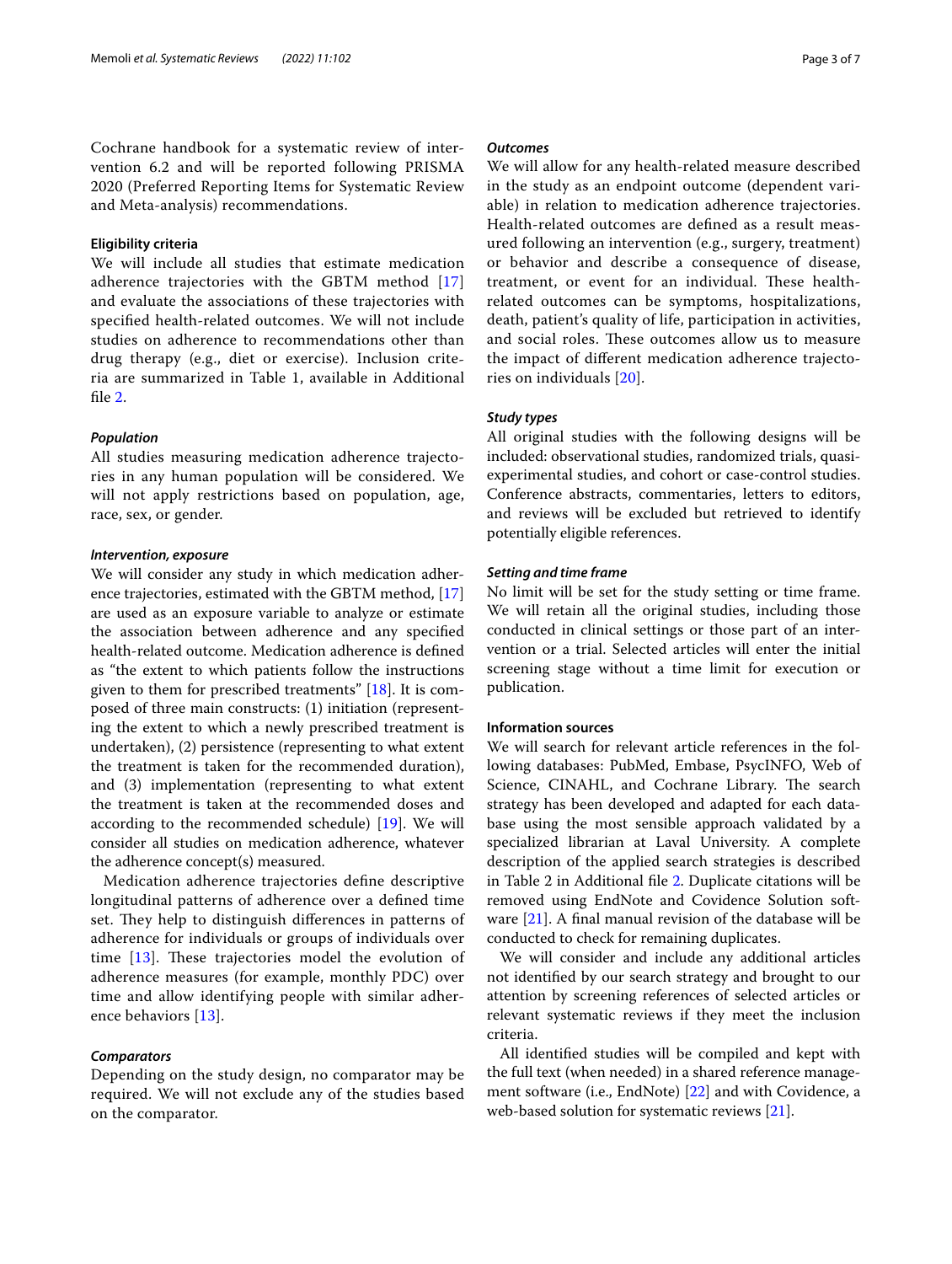# *Study selection*

Article selection will be performed using the Covidence solution [\[21](#page-5-13)]. First, two reviewers will screen titles and abstracts independently, and articles will either be included, excluded, or categorized as unsure. Articles excluded by both reviewers will not be selected. Second, reviewers will discuss discrepancies to reach a consensus for every disagreed article. A pilot screening test will be conducted on a sample of a randomly selected 10% of the articles.

Likewise, the full text of selected articles will be reviewed independently by two reviewers, and articles will be included or excluded. The reason for exclusion will be documented. Discrepancies between the two reviewers will be resolved by discussion until an agreement is reached. A third reviewer will act as a referee if needed.

# **Data extraction**

We will develop an extraction grid using the Cochrane checklist of items to consider in data extraction  $[23]$  $[23]$ . The form will include the following elements:

# *Study and population*

- Study identifcation, including title, corresponding author's name and contact details, country, language, and publication date
- Study design and objectives
- Health domain, including the type of population (sex, age), diseases, and medications of interest
- Sample size

Intervention (group-based trajectory modeling)

- Medication adherence measure used, including a description of data source (e.g., adherence questionnaire, adherence measured from health database, medication electronic monitoring system), and a full defnition of the variable and its operationalization (e.g., continuous or dichotomized, threshold, scale, time frame)
- Software used to model the medication adherence trajectories, parameters, selection, and adequacy of the models (e.g., link function, order, number of trajectories, statistics, and clinical criteria considered for the model selection)
- Use of the medication adherence trajectories, estimated with GBTM, as the exposure variable (e.g., group membership, inverse probability weighting).

# Outcomes

- Health-related outcome defnition: data source, variable defnitions, and their operationalization (e.g., continuous, dichotomized, time frame)
- Approach used in modeling the health-related outcomes and the rationale
- Model used to assess the association between medication adherence trajectories and health-related outcomes and its description (e.g., linear regression, logistic regression, Cox modeling) and methods to consider missing data, lost to follow-up, and censoring

# *Limitations and bias*

- Limitations and biases identifed by the authors
- The way in which authors tried to mitigate identified biases

The form will be tested on a random sample of 10% of the included studies. We will contact the study authors (three attempts, 2 weeks apart) to request any relevant missing information. Data extraction will be conducted independently by two reviewers, and discrepancies checked for accurate extraction.

The data extraction grid with item definitions is available in Table 3 in Additional fle [2.](#page-4-1)

# **Quality assessment**

The risk of bias and the quality of each study will be assessed using two checklists. For randomized trials, the risk of bias will be assessed with the Cochrane RoB 2.0 Tool [[24\]](#page-5-16). For observational studies, we will use the ROB-INS-I tool [[25\]](#page-5-17). As the review does not intend to estimate a global measure of efect, no studies will be excluded based on the quality assessment. Quality assessment will only serve for analysis purposes and discussion of fndings. This assessment will follow the same procedure as the data collection process. The quality assessment of each study will be done independently by two reviewers. Disagreements will be resolved by discussion between the reviewers or with a third reviewer as a referee.

## **Assessment of reporting**

Included studies will be classifed according to the quality of their reporting. The Detailed Guidelines for Reporting on Latent Trajectory Studies (GRoLTS) [[26\]](#page-5-18) and the ESPACOMP Medication Adherence Reporting Guideline (EMERGE) [[27\]](#page-5-19) will be used to evaluate the studies. No study will be excluded during this step; instead, the reporting quality will be used for discussion purposes.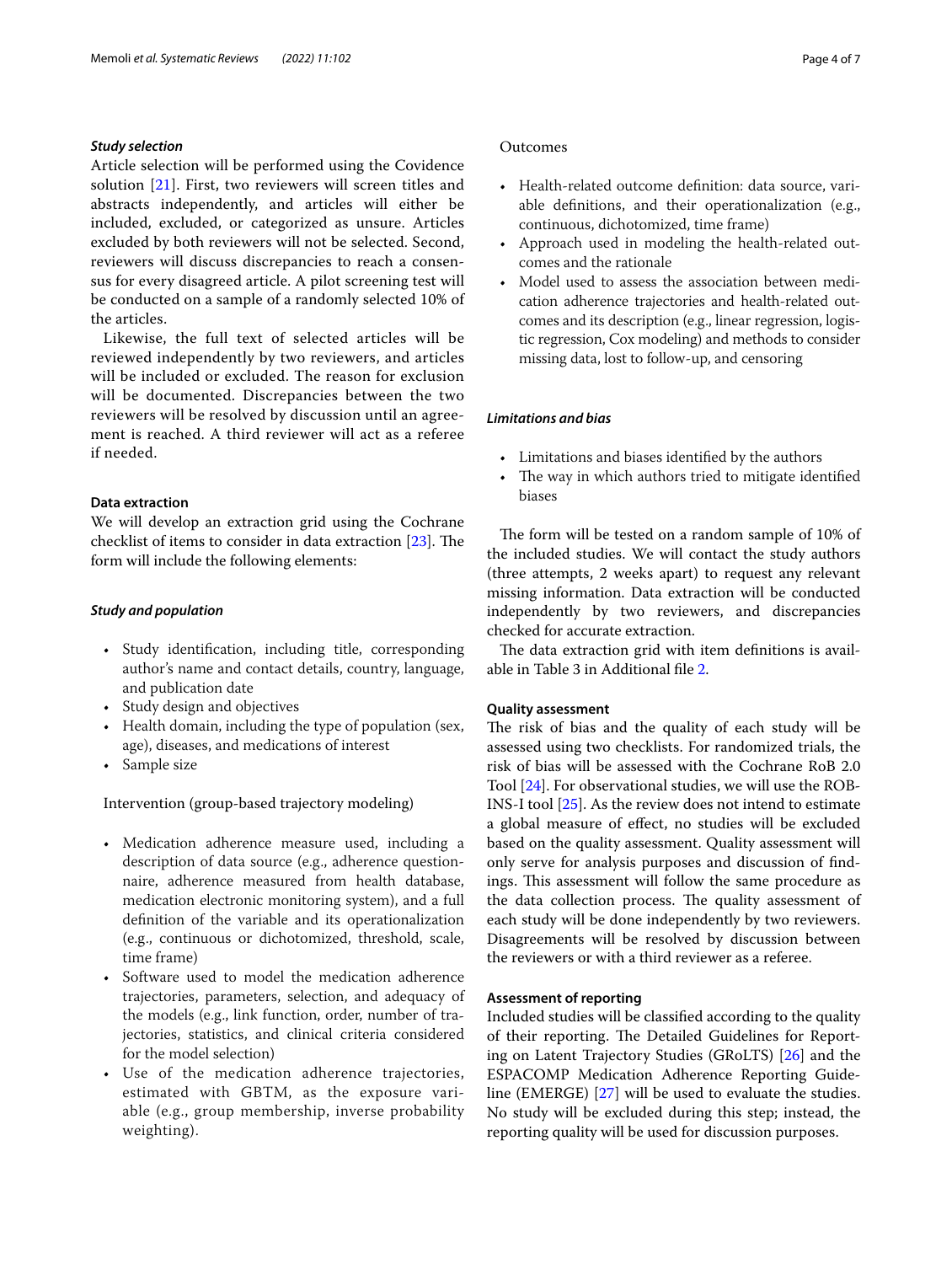## **Analysis**

Data analysis will proceed in three phases. In the frst phase, we will describe selected studies with simple descriptive statistics and classify them in a table under the health domain studied (e.g., cancer, cardiovascular disease), medications used, population, and the studies' stated objective. In the second phase, we will describe the GBTM parameters and modeling options used to estimate medication adherence trajectories. Studies will also be classifed according to the source of data for medication adherence, medication adherence measure, parameters used in GBTM, including the rationale behind parameter choice (e.g., statistics, the order of polynomials, number of groups) and criteria for selecting the best model (clinical characteristics, the minimal number of patients included, etc.).

In the third phase, we will perform classifcation and narrative synthesis. We will review the choice and modalities used to estimate the association between medication adherence trajectories and health-related outcomes, including source of data, nature, and defnition of the health-related outcomes studied, statistical model used, efect measure used, and how medication adherence measure was used in the model. We will also summarize limitations and biases reported by the authors and attempts to mitigate them. Moreover, we will classify studies according to reporting quality and overall quality in the synthesis. As the review does not aim to estimate a measured efect, we will not conduct a meta-analysis and assess between-study heterogeneity.

## **Discussion**

GBTM method has grown in popularity in adherence research over the last 20 years  $[28]$  $[28]$ . The method and its applications, the macro-implementations in the software, are well established and developed in many disciplines, such as pharmacoepidemiology [\[29\]](#page-6-0). Most of the studies on GBTM in this feld have primarily used trajectories to describe medication adherence over time and associated factors [[30](#page-6-1), [31](#page-6-2)]. Thus, their statistical models have mainly used trajectories as dependent variables. To our knowledge, two systematic reviews on latent class modeling approaches, including the GBTM method exist [\[32,](#page-6-3) [33](#page-6-4)]. However, they did not specifcally examine medication adherence trajectories issued from GBTM as independent variables.

We will therefore provide a systematic synthesis of how associations between medication adherence trajectories estimated from the GBTM method, and healthrelated outcomes are studied and described associated challenges. While the GBTM method provides a more refned measure of medication adherence over time by identifying medication adherence trajectories, [\[34](#page-6-5)] it remains essential to study the association between these trajectories and health-related outcomes. Despite the growing use of GBTM in adherence research and the availability of statistical tools, there is still considerable heterogeneity in how researchers use this method to study health-related outcomes  $[35, 36]$  $[35, 36]$  $[35, 36]$  $[35, 36]$ . This again leads to disparate and sometimes confusing ways of studying and reporting their results .

Moreover, assessing the association between medication adherence trajectories and health-related outcomes presents statistical challenges. Therefore, the groups identified with the GBTM method are probabilistic. The group assignment may be considered a 100% imputation, possibly resulting in a not-quantifable uncertainty when inference about these groups is made through regression. Another concern is non-identifability since GBTM imputes group membership on a not sufficiently general model, resulting in attenuated estimates of the relationship between trajectories and health-related outcomes. These problems are not specific to the GBTM method but to all latent class modeling [\[37](#page-6-8)].

However, modeling health outcomes according to medication adherence trajectories could help identify problematic groups to subsequently guide interventions and policies. It is, therefore, necessary to review how the method is used to model data and how results are reported.

The review will summarize the various strategies and methods used by authors to estimate the association between medication adherence trajectories and health-related outcomes. Special attention will be paid to study designs, model parameter specifcations, and limitations. It will also document biases that could arise while using GBTM as an independent variable and how authors attempted to mitigate them. Moreover, the review will also describe the studies' reporting quality with the two reporting guidelines specific to latent class analysis and adherence studies. Therefore, this review could represent the frst crucial step towards developing a guide for using medication adherence trajectories estimated with GBTM to infer health-related outcomes.

#### **Abbreviations**

EMERGE: ESPACOMP Medication Adherence Reporting Guideline; GBTM: Groupbased trajectory modeling; GRoLTS: The Detailed Guidelines for Reporting on Latent Trajectory Studies; MPR: Medication possession ratio; PDC: Proportion of days covered; PRISMA: Preferred Reporting Items for Systematic Review and Metaanalysis; Prisma-p: Preferred Reporting Items for Systematic Review and Meta-Analysis Protocols; RoB 2.0: A revised tool to assess the risk of bias in randomized trials; ROBINS-I: Risk Of Bias in Non-randomized Studies - of Interventions.

## **Supplementary Information**

The online version contains supplementary material available at [https://doi.](https://doi.org/10.1186/s13643-022-01971-y) [org/10.1186/s13643-022-01971-y.](https://doi.org/10.1186/s13643-022-01971-y)

<span id="page-4-1"></span><span id="page-4-0"></span>**Additional fle 1.** PRISMA-P 2015 Checklist.

**Additional fle 2.** Inclusion Criteria: **Table S1**: Inclusion criteria. Search strategy: **Table S2**: Search strategy. Data extraction grid: **Table S3**: Data extraction grid.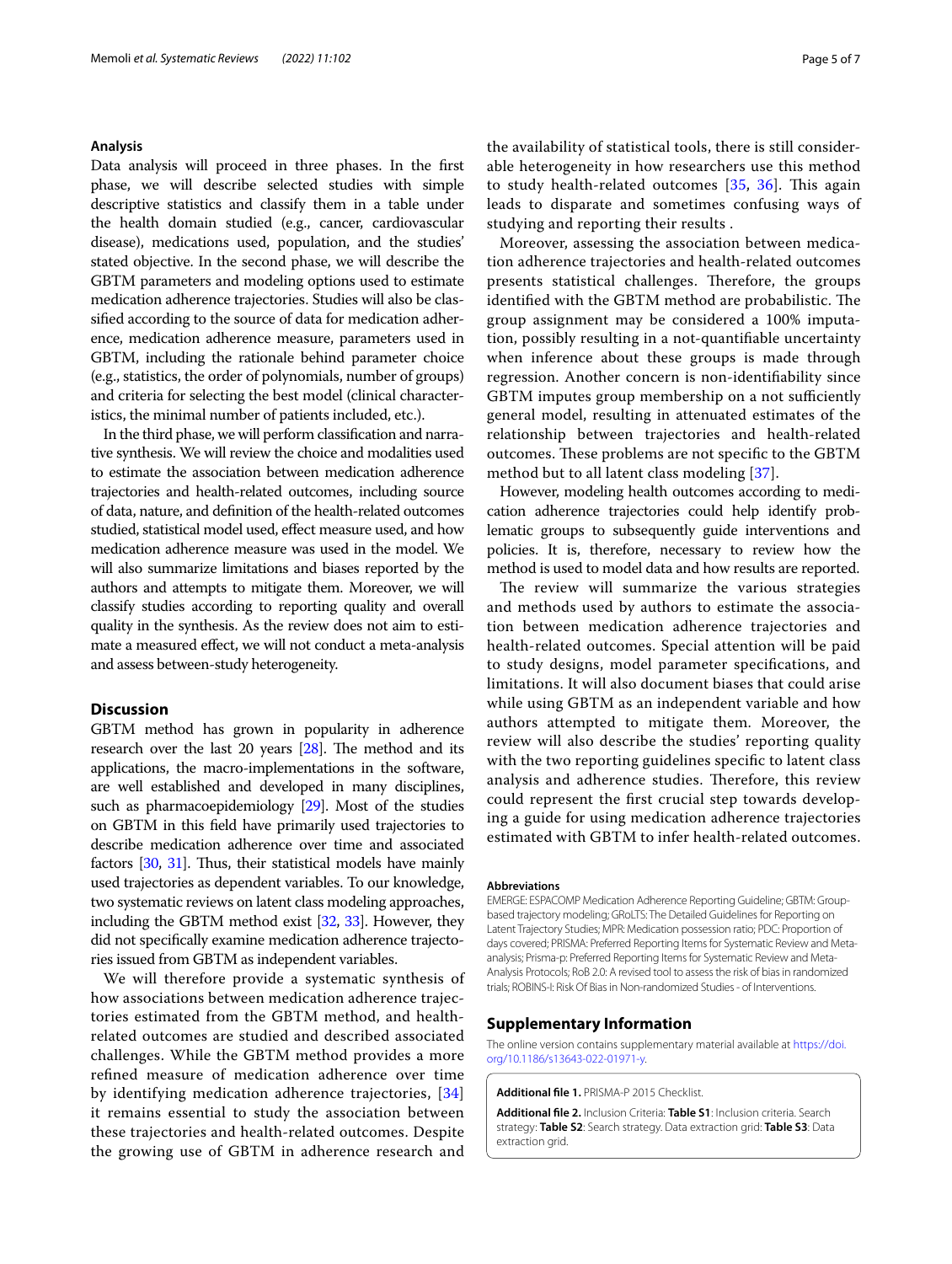#### **Acknowledgements**

We would like to thank Sue-Ling Chang, who reviewed the manuscript for English.

#### **Authors' contributions**

GE and VM conceived, designed the study protocol, and wrote the manuscript. SL, LG, ADB, and CL contributed substantially to the conception and design of the study protocol and contributed signifcantly to the manuscript through a critical evaluation of the content and assisted with drafting the manuscript. The authors read and approved the fnal manuscript.

#### **Funding**

GE has beneftted from a scholarship from the "Fonds d'enseignement et de recherche" of the Faculty of Pharmacy of Université Laval. He received the TD acceleration scholarship of the CISSS de Chaudière-Appalaches Research Centre jointly provided by the Fondation de l'Hôtel-Dieu de Lévis and TD bank. VM is supported by a doctoral grant from the Ligue nationale contre le cancer and has received funding from the Excellence Initiative of Aix-Marseille University - A\*Midex, a French "Investissements d'Avenir programme" AMX-20-IET-014. It was supported by a grant from the Aix-Marseille Institute of Public Health Sciences (#ISSPAM-21-FLASH-00x). SL was a research scholar with funding from the Fonds de recherche du Québec – Santé (Québec Health Research Fund) at the time of the study.

#### **Availability of data and materials**

Not applicable

## **Declarations**

**Ethics approval and consent to participate** Not applicable

#### **Consent for publication**

Not applicable

#### **Competing interests**

The authors declare that they have no competing interests.

#### **Author details**

<sup>1</sup> Aix Marseille Univ, INSERM, IRD, SESSTIM, ISSPAM, Cancer, Biomedicine & Society Group, Equipe Labellisée Ligue Contre le Cancer, Marseille, France. <sup>2</sup> Population Health and Optimal Health Practices Research Axis, CHU de Québec-Université Laval Research Center, Quebec City, Canada. <sup>3</sup>CISSS de Chaudière-Appalaches Research Center, Lévis, Canada. <sup>4</sup>Department of Health Sciences, Université du Québec à Rimouski, Lévis, Canada. <sup>5</sup>Faculty of Pharmacy, Université Laval, Quebec City, Canada. <sup>6</sup> Cancer Research Center, Université Laval, Quebec City, Canada.

### Received: 28 May 2021 Accepted: 2 May 2022 Published online: 23 May 2022

#### **References**

- <span id="page-5-0"></span>Jones BL, Nagin DS, Roeder K. A SAS procedure based on mixture models for estimating developmental trajectories. Sociol Methods Res. 2001;29:374–93.
- <span id="page-5-1"></span>2. Lauffenburger J, Acri T, Gross R. Studies of medication adherence. Pharmacoepidemiology. 2019:991–1009 Available from: [http://onlinelibrary.](http://onlinelibrary.wiley.com/doi/abs/10.1002/9781119413431.ch38) [wiley.com/doi/abs/10.1002/9781119413431.ch38](http://onlinelibrary.wiley.com/doi/abs/10.1002/9781119413431.ch38). Cited 2020 Nov 19.
- 3. Verbrugghe M, Verhaeghe S, Lauwaert K, Beeckman D, Van Hecke A. Determinants and associated factors infuencing medication adherence and persistence to oral anticancer drugs: a systematic review. Cancer Treat Rev. 2013;39:610–21.
- <span id="page-5-2"></span>4. Hutchins DS, Zeber JE, Roberts CS, Williams AF, Manias E, Peterson AM. Initial medication adherence—review and recommendations for good practices in outcomes research: an ISPOR medication adherence and persistence special interest group report. Value Health. 2015;18:690–9.
- <span id="page-5-3"></span>5. Kardas P, Lewek P, Matyjaszczyk M. Determinants of patient adherence: a review of systematic reviews. Front Pharmacol. 2013;4:91.
- 6. Karve S, Cleves MA, Helm M, Hudson TJ, West DS, Martin BC. Good and poor adherence: optimal cut-point for adherence measures using administrative claims data. Curr Med Res Opin. 2009;25:2303–10.
- 7. Andrade SE, Kahler KH, Frech F, Chan KA. Methods for evaluation of medication adherence and persistence using automated databases. Pharmacoepidemiol Drug Saf. 2006;15:565–74.
- 8. Osterberg L, Blaschke T. Adherence to Medication. N Engl J Med. 2005;353:487–97.
- 9. Vrijens B, Geest SD, Hughes DA, Przemyslaw K, Demonceau J, Ruppar T, et al. A new taxonomy for describing and defining adherence to medications. Br J Clin Pharmacol. 2012;73:691–705.
- 10. Nguyen T-M-U, Caze AL, Cottrell N. What are validated self-report adherence scales really measuring?: a systematic review. Br J Clin Pharmacol. 2014;77:427–45.
- <span id="page-5-4"></span>11. McRae-Clark AL, Baker NL, Sonne SC, DeVane CL, Wagner A, Norton J. Concordance of direct and indirect measures of medication adher‑ ence in a treatment trial for cannabis dependence. J Subst Abuse Treat. 2015;57:70–4.
- <span id="page-5-5"></span>12. Nagin DS, Land KC. Age, criminal careers, and population heterogeneity: specifcation and estimation of a nonparametric, mixed poisson model\*. Criminology. 1993;31:327–62.
- <span id="page-5-6"></span>13. Franklin JM, Shrank WH, Pakes J, Sanfélix-Gimeno G, Matlin OS, Brennan TA, et al. Group-based trajectory models: a new approach to classifying and predicting long-term medication adherence. Med Care. 2013;51:789–96.
- 14. Frank AS, Lupattelli A, Matteson DS, Nordeng H. Maternal use of thyroid hormone replacement therapy before, during, and after pregnancy: agreement between self-report and prescription records and groupbased trajectory modeling of prescription patterns. Clin Epidemiol. 2018;10:1801–16.
- <span id="page-5-7"></span>15. Ajrouche A, Estellat C, De Rycke Y, Tubach F. Trajectories of adherence to low-dose aspirin treatment among the french population. J Cardiovasc Pharmacol Ther. 2020;25:37–46.
- <span id="page-5-8"></span>16. PRISMA-P Group, Moher D, Shamseer L, Clarke M, Ghersi D, Liberati A, et al. Preferred reporting items for systematic review and meta-analysis protocols (PRISMA-P) 2015 statement. Syst Rev. 2015;4 Available from: [https://systematicreviewsjournal.biomedcentral.com/articles/10.1186/](https://systematicreviewsjournal.biomedcentral.com/articles/10.1186/2046-4053-4-1) [2046-4053-4-1](https://systematicreviewsjournal.biomedcentral.com/articles/10.1186/2046-4053-4-1). Cited 2020 Apr 30.
- <span id="page-5-9"></span>17. Nagin DS. Group–based modeling of development. Cambridge: Harvard University Press; 2005.
- <span id="page-5-10"></span>18. Bissonnette JM. Adherence: a concept analysis. J Adv Nurs. 2008;63:634–43.
- <span id="page-5-11"></span>19. Grégoire J-P, Moisan J. Assessment of adherence to drug treatment in database research. In: Elseviers M, Wettermark B, Almarsdóttir AB, Andersen M, Benko R, Bennie M, et al., editors. Drug Util Res. Chichester: John Wiley & Sons, Ltd; 2016. p. 369–80. Available from: [http://doi.wiley.](http://doi.wiley.com/10.1002/9781118949740.ch36) [com/10.1002/9781118949740.ch36](http://doi.wiley.com/10.1002/9781118949740.ch36). Cited 2019 Jul 15.
- <span id="page-5-12"></span>20. Ward MM. CHAPTER 9B - physical function. In: Hochberg MC, Silman AJ, Smolen JS, Weinblatt ME, Weisman MH, editors. Rheum Arthritis. Philadelphia: Mosby; 2009. 231–6. Available from: [https://www.sciencedirect.](https://www.sciencedirect.com/science/article/pii/B9780323054751500331) [com/science/article/pii/B9780323054751500331.](https://www.sciencedirect.com/science/article/pii/B9780323054751500331) Cited 2021 Feb 10.
- <span id="page-5-13"></span>21. Covidence - better systematic review management. Available from: <https://www.covidence.org/home>. Cited 2020 Apr 30.
- <span id="page-5-14"></span>22. EndNote | Clarivate analytics. EndNote. Available from: [https://endnote.](https://endnote.com/) [com/.](https://endnote.com/) Cited 2021 Jan 21.
- <span id="page-5-15"></span>23. Higgins JPT, Green S. Cochrane handbook for systematic reviews of interventions: John Wiley & Sons; 2011.
- <span id="page-5-16"></span>24. Risk of bias tools - RoB 2 tool. Available from: [https://sites.google.com/](https://sites.google.com/site/riskofbiastool/welcome/rob-2-0-tool) [site/riskofbiastool/welcome/rob-2-0-tool](https://sites.google.com/site/riskofbiastool/welcome/rob-2-0-tool). Cited 2020 Apr 30.
- <span id="page-5-17"></span>25. Sterne JA, Hernán MA, Reeves BC, Savović J, Berkman ND, Viswanathan M, et al. ROBINS-I: a tool for assessing risk of bias in non-randomised studies of interventions. BMJ. 2016;355 Available from: [https://www.bmj.com/](https://www.bmj.com/content/355/bmj.i4919) [content/355/bmj.i4919.](https://www.bmj.com/content/355/bmj.i4919) Cited 2020 Apr 30.
- <span id="page-5-18"></span>26. van de Schoot R, Sijbrandij M, Winter SD, Depaoli S, Vermunt JK. The GRoLTS-checklist: guidelines for reporting on latent trajectory studies. Struct Equ Model Multidiscip J. 2017;24:451–67.
- <span id="page-5-19"></span>27. De Geest S, Zullig LL, Dunbar-Jacob J, Helmy R, Hughes DA, Wilson IB, et al. ESPACOMP Medication Adherence Reporting Guideline (EMERGE). Ann Intern Med. 2018;169:30–5.
- <span id="page-5-20"></span>28. Nagin DS, Odgers CL. Group-based trajectory modeling in clinical research. Annu Rev Clin Psychol. 2010;6:109–38.